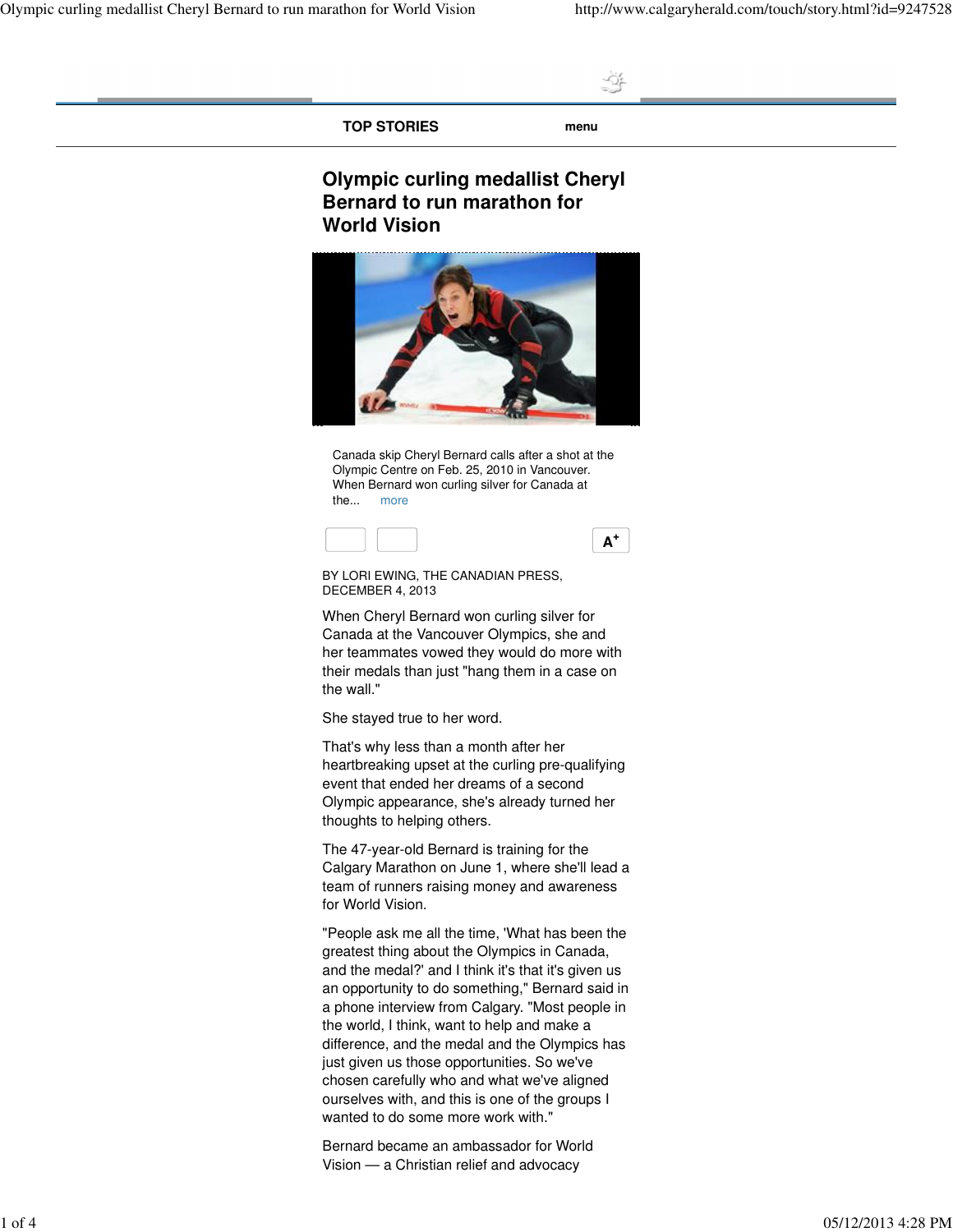organization that helps impoverished children shortly after the Vancouver Olympics, and she was doing a speaking engagement about three weeks ago when she came up with the idea.

Only days earlier she and teammates — Susan O'Connor, who was part of her team in Vancouver, plus Lori Olson-Johns and Shannon Aleksic — had been upset by Val Sweeting's Edmonton rink in Olympic pre-qualifying. The pain was still fresh.

"I think it was a little bit about us losing out of our Olympic possibilities, and I said, 'You know it's really hard to wake up every day for kind of eight years focused on something. . . I really want a different focus,'" Bernard said "(The marathon) is good for me, I've got excited again, ignited a little bit of goal-setting again that I kind of miss with the curling stuff."

Six days a week of off-ice training for curling has left Bernard in great shape, although she hasn't run, she figures, in probably 15 years. She didn't want to risk hurting her knees for curling.

"I'm one of the older athletes, at 47 in this game you have to keep yourself in good shape and it takes a lot more work than it did 15 years ago, so I do a lot of weights, crosstraining. . . just no impact stuff really," she said.

She'll train under the guidance of several marathon experts including Calgary's Dr. Peter Nieman.

Her biggest asset is the mental strength she developed over a couple of decades as one of Canada's best curlers.

"All the mental stuff that I've used for how many years of curling, all the sports psychology, I'll apply it definitely to this run," she said. "And I think the biggest advantage I have is that I can commit to something."

Bernard is trying to convince both O'Connor, mom to an eight-month-old baby boy, and Cori Morris, Bernard's lead on her Olympic team, to run on her team.

"I'm going to try to get as many people on board on this team, and mostly just for the awareness part of it, but I also think it's a great cause and it's so great when you complete something like this," Bernard said. "I think the feeling is amazing, it's like completing in an Olympics, or winning a trials, it's such a great feeling, and I want everybody to feel that."

While the recent dump of snow in Calgary hasn't been conducive to running, she's already done lots of reading up the sport.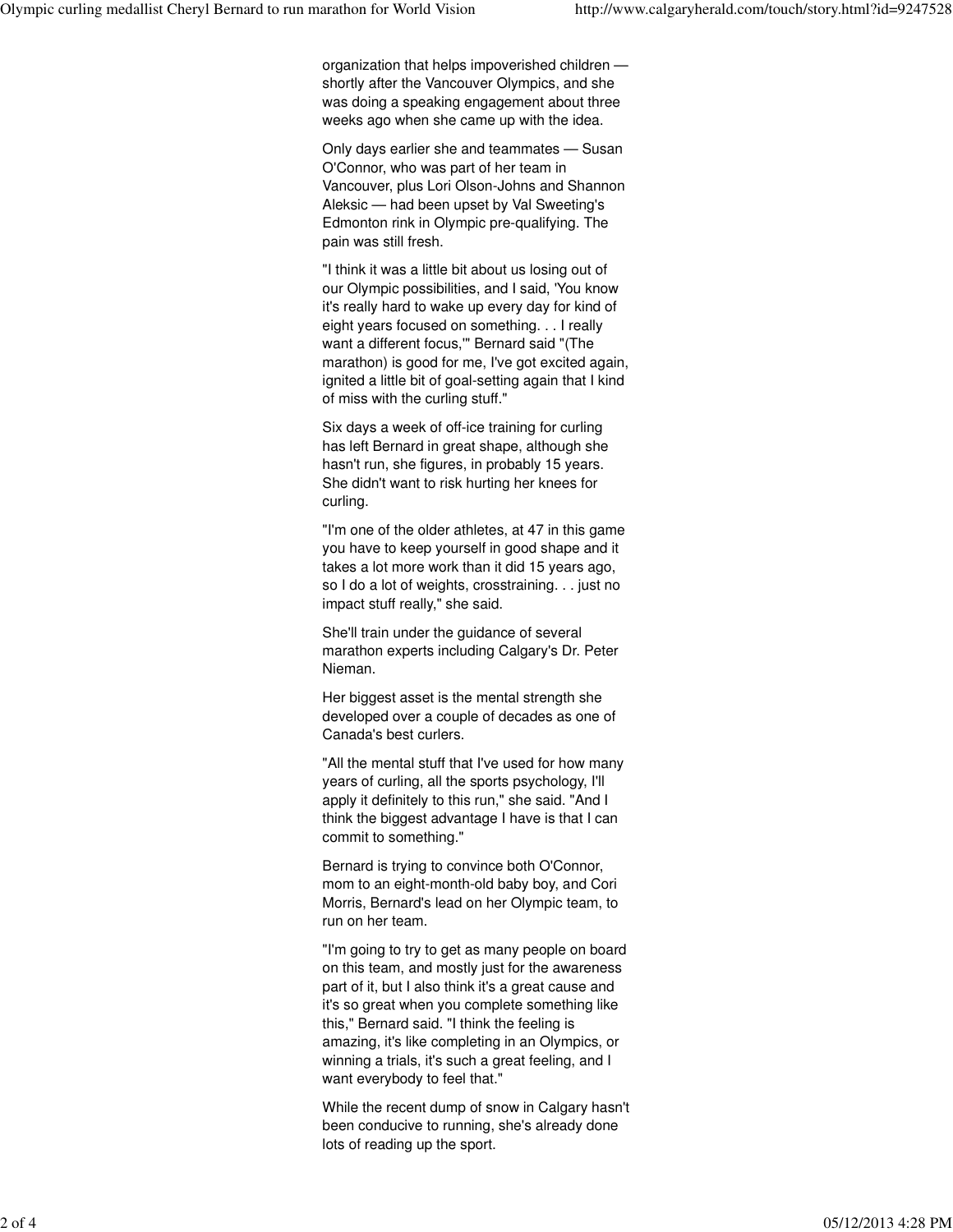"It's the way I am, I jump back into it, so now I'm studying all the new technology like GPS, and eating plans and training plans, so it's really been good for me. I'm kind of trying not to think about curling," Bernard said.

But that's been all but impossible. She's considering retiring from curling and devoting herself to more public speaking and perhaps some coaching, but she'll wait a while before making a firm decision.

"I go back and forth. I'll tell you, in the last month I've retired 20 times and I've said 'No I'm not going to' 20 times," Bernard said.

"I've been pretty down, it's tough, it's a hard thing to wake up every day and you're so focused on something and it's been more than eight years," she said. "But I've always said, I didn't play the game to go to an Olympics, I didn't ever play the game to win a Canadians, I played the game because I loved it and all of those things are just gravy on top. I don't think you can have that sole purpose of I played this so I can go to an Olympics, because most of us are going to be disappointed in our life with that.

"It's just kind of re-focusing, after having that focus for so long, and then waking up in the morning and going, 'Oh, that is not available anymore." And the trials are on right now, and they're hard to watch."

The Canadian curling trials after going on this week in Winnipeg. The winners will represent Canada at the Sochi Olympics.

Bernard admits, as hard as it is, she's been watching the action.

"I have, it's like that kind of self-torture, I can't not, I love the game so much," she said. "I'm excited for all those teams. I know what the feeling is like, I'll be in tears on Saturday night and on Sunday (for the finals) when I watch the men's and women's winners. I even get emotional now because you just know the feeling, and what they're in store for, and it will be amazing."

Bernard plans to share her marathon training progress in a blog on her website www.cherylbernard.com.

Email this article





**Go Back**

**SECTIONS**